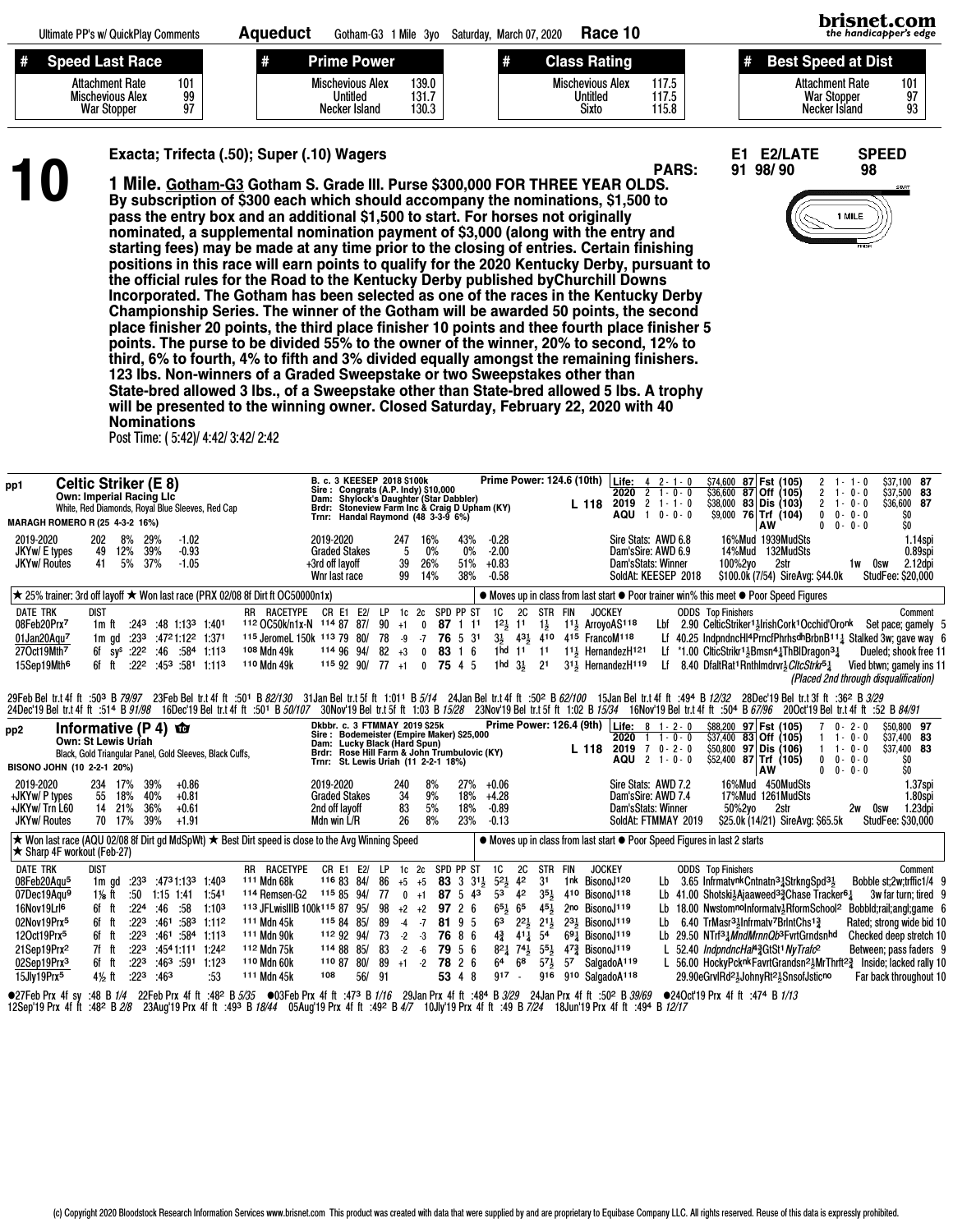|                                                                                                                                                                                                                                                                                                                                                                                                                                               |                                                                                                                                                  |                                                     |                         |                                            |                                                                                                                     |                                                                                                                  |                                                                                                                                                                                                                                                                                                                                                                                                                                                                                                                                                                                  |                |                                                                         |               |                                                                                                                                                                                                 |                              |                                           |                                          |                                           |                |    |                                                                                                                                        |                                                                                                                                                                                                                                       |                 |                                                                                                                                                                                                                                                                                                                              |                  |                                                                                                          |                                                                           |                                           | brisnet.com<br>the handicapper's edge                                                                                                                                                                                                                                                                                                                                                                                                       |                    |
|-----------------------------------------------------------------------------------------------------------------------------------------------------------------------------------------------------------------------------------------------------------------------------------------------------------------------------------------------------------------------------------------------------------------------------------------------|--------------------------------------------------------------------------------------------------------------------------------------------------|-----------------------------------------------------|-------------------------|--------------------------------------------|---------------------------------------------------------------------------------------------------------------------|------------------------------------------------------------------------------------------------------------------|----------------------------------------------------------------------------------------------------------------------------------------------------------------------------------------------------------------------------------------------------------------------------------------------------------------------------------------------------------------------------------------------------------------------------------------------------------------------------------------------------------------------------------------------------------------------------------|----------------|-------------------------------------------------------------------------|---------------|-------------------------------------------------------------------------------------------------------------------------------------------------------------------------------------------------|------------------------------|-------------------------------------------|------------------------------------------|-------------------------------------------|----------------|----|----------------------------------------------------------------------------------------------------------------------------------------|---------------------------------------------------------------------------------------------------------------------------------------------------------------------------------------------------------------------------------------|-----------------|------------------------------------------------------------------------------------------------------------------------------------------------------------------------------------------------------------------------------------------------------------------------------------------------------------------------------|------------------|----------------------------------------------------------------------------------------------------------|---------------------------------------------------------------------------|-------------------------------------------|---------------------------------------------------------------------------------------------------------------------------------------------------------------------------------------------------------------------------------------------------------------------------------------------------------------------------------------------------------------------------------------------------------------------------------------------|--------------------|
|                                                                                                                                                                                                                                                                                                                                                                                                                                               | Ultimate PP's w/ QuickPlay Comments                                                                                                              |                                                     |                         |                                            |                                                                                                                     |                                                                                                                  | <b>Aqueduct</b>                                                                                                                                                                                                                                                                                                                                                                                                                                                                                                                                                                  |                |                                                                         |               | Gotham-G3 1 Mile 3yo Saturday, March 07, 2020                                                                                                                                                   |                              |                                           |                                          |                                           |                |    |                                                                                                                                        | Race 10                                                                                                                                                                                                                               |                 |                                                                                                                                                                                                                                                                                                                              |                  |                                                                                                          |                                                                           |                                           | E1 E2/Late SPD<br>91 98/90 98                                                                                                                                                                                                                                                                                                                                                                                                               |                    |
| pp3<br>VARGAS, JR. JORGE A (188 18-18-36 10%)                                                                                                                                                                                                                                                                                                                                                                                                 | War Stopper (E 3) $\mathbf{\hat{w}}$<br>Own: Salerno Stables And Madaket Stables Lic<br>Orange, Purple Circle And 's,' White And Purple Diamonds |                                                     |                         |                                            |                                                                                                                     |                                                                                                                  |                                                                                                                                                                                                                                                                                                                                                                                                                                                                                                                                                                                  | Brdr:<br>Trnr: |                                                                         |               | Ch. c. 3 KEESEP 2018 \$75k<br>Sire: Declaration of War (War Front) \$25,000<br>Dam: Mira Alta (Curlin)<br>Rock Ridge Thoroughbreds LLC (KY)<br>Rodriguez Rudy R (220 36-42-30 16%)              |                              |                                           |                                          |                                           |                |    | L 118                                                                                                                                  | Prime Power: 127.3 (8th) Life: 4 1-0-0<br>2020<br>$2019$ 3 0 - 0 - 0<br>AQU 2 1-0-0                                                                                                                                                   | $1 \t1 - 0 - 0$ |                                                                                                                                                                                                                                                                                                                              |                  | \$41,070 97 Fst (107)<br>$$37,400$ 97 Off (110)<br>$$3,670$ 81 Dis (108)<br>$$40,200$ 97 Trf (107)<br>AW | $2 \t1 - 0 - 0$<br>0<br>$\overline{2}$<br>$\overline{2}$<br>$0 0 - 0 - 0$ | $0 - 0 - 0$<br>$1 - 0 - 0$<br>$0 - 0 - 0$ | \$40,200 97<br>SO.<br>\$40,200 97<br>\$870 65<br>SO.                                                                                                                                                                                                                                                                                                                                                                                        |                    |
| 2019-2020<br>+JKYw/ E types<br>+JKYw/ Trn L60<br><b>JKYw/ Routes</b>                                                                                                                                                                                                                                                                                                                                                                          |                                                                                                                                                  | 741 16% 43%<br>148 20%<br>28<br>204 17%             | 18%                     | 49%<br>54%<br>44%                          | $-0.43$<br>$-0.30$<br>$-0.75$<br>$-0.49$                                                                            |                                                                                                                  |                                                                                                                                                                                                                                                                                                                                                                                                                                                                                                                                                                                  |                | +2019-2020<br>+46-90daysAway<br><b>Graded Stakes</b><br>$+$ Mdn win L/R |               | 729<br>592<br>71<br>130                                                                                                                                                                         | 18%<br>19%<br>7%<br>18%      | 48%<br>51%<br>24%<br>44%                  | $-0.52$<br>$-0.51$<br>$-0.20$<br>$+0.31$ |                                           |                |    |                                                                                                                                        | Sire Stats: AWD 8.6<br>Dam'sSire: AWD 7.6<br>Dam'sStats: Unraced<br>SoldAt: KEESEP 2018                                                                                                                                               |                 |                                                                                                                                                                                                                                                                                                                              | 17%Mud<br>50%2yo | 83MudSts<br>18%Mud 1023MudSts<br>2str<br>\$75.0k (25/59) SireAvg: \$99.4k                                |                                                                           | 2w Osw                                    | 1.75dpi<br>StudFee: \$40,000                                                                                                                                                                                                                                                                                                                                                                                                                | 1.63spi<br>2.79spi |
| $\star$ Won last race (AQU 01/11 8f Dirt ft MdSpWt) $\star$ Best Dirt speed is close to the Avg Winning Speed                                                                                                                                                                                                                                                                                                                                 |                                                                                                                                                  |                                                     |                         |                                            |                                                                                                                     |                                                                                                                  |                                                                                                                                                                                                                                                                                                                                                                                                                                                                                                                                                                                  |                |                                                                         |               |                                                                                                                                                                                                 |                              |                                           |                                          |                                           |                |    |                                                                                                                                        | • Moves up in class from last start • Has not raced in 56 days<br>● Poor 'Graded Stakes' trainer record: 7% wins 71 sts                                                                                                               |                 |                                                                                                                                                                                                                                                                                                                              |                  |                                                                                                          |                                                                           |                                           |                                                                                                                                                                                                                                                                                                                                                                                                                                             |                    |
| <b>DATE TRK</b><br>11Jan20Aqu <sup>3</sup><br>07Dec19Aqu1<br>17Nov19Aqu <sup>7</sup> ① 1 $\frac{1}{16}$ fm :22 <sup>3</sup><br>05Oct19Bel <sup>11</sup> ① 1m fm :24 <sup>3</sup> :50 <sup>4</sup> 1:15 <sup>2</sup> 1:38                                                                                                                                                                                                                      |                                                                                                                                                  | dist<br>1m ft<br>1m ft                              | .23<br>:23 <sup>3</sup> |                                            | :4731:13 1:391<br>:4831:141 1:44                                                                                    | :4631:113 1:372                                                                                                  | RR RACETYPE<br>111 Mdn 68k<br>112 Mdn 70k<br>112 Mdn 70k<br>112 Mdn 75k                                                                                                                                                                                                                                                                                                                                                                                                                                                                                                          |                | 113 76 78/                                                              | 110 76 63/ 71 | CR E1 E2/ LP 1c 2c SPD PP ST<br>$11795101/91 + 4 + 4$<br>89<br>111 53 51/ 89 -13 -16                                                                                                            |                              | 97 5 11<br>$+2$ +1 81 4 97 871 671 571 59 | 1C<br>$11\frac{1}{2}$ 14                 | 2C                                        | STR FIN<br>14  | 14 | <b>JOCKEY</b><br>RosarioJ119                                                                                                           | VargasJAJ120<br>64 10 $74\frac{1}{2}$ $53\frac{1}{2}$ $41\frac{1}{2}$ $73\frac{1}{4}$ $88\frac{1}{4}$ MartinezJR119<br>65 6 $95\frac{1}{2}$ $96\frac{3}{4}$ $73\frac{3}{4}$ $76\frac{1}{4}$ $77\frac{1}{4}$ CarmoucheK <sup>119</sup> |                 | <b>ODDS</b> Top Finishers<br>Lb 2.25 WarStopr <sup>4</sup> Cntnatn <sup>21</sup> / <sub>2</sub> WidCtWst <sup>3</sup><br>L 29.50 CostBasis $\frac{3}{4}$ Kingmistr <sup>1</sup> Modrnist <sup>61</sup> / <sub>5</sub><br>L 50.50 Perjury Trap <sub>2</sub> Scanno <sub>2</sub> Gufono<br>L 21.90 DonJanKiten13SIMoonnkVdZpno |                  |                                                                                                          |                                                                           |                                           | Comment<br>Sailed 2w; asked 3/16 6<br>Bobble break; 4w 1/2 9<br>3w 1st turn; weakened 11<br>Checked; pinched st 10                                                                                                                                                                                                                                                                                                                          |                    |
| 25FebBeltr.t4fft :494 B5/18 16FebBeltr.t4fft :512 B117/136 08FebBeltr.t5fft 1:021 B6/13 ●30JanBeltr.t5fft 1:011 B1/15 23JanBeltr.t4fft :53 B43/46 05JanBeltr.t5fgd 1:022 B12/19<br>28Dec'19 Beltr.t5fft 1:02 B4/12 20Dec'19 Beltr.t4fft :512 B14/24 14Nov'19 Bel4fft :52 B4/5 06Nov'19 Bel5fft 1:012 B7/9 20Oct'19 Bel4fft :50º B72/83 ●29Sep'19 Bel5fft 1:003 B1/15                                                                          |                                                                                                                                                  |                                                     |                         |                                            |                                                                                                                     |                                                                                                                  |                                                                                                                                                                                                                                                                                                                                                                                                                                                                                                                                                                                  |                |                                                                         |               |                                                                                                                                                                                                 |                              |                                           |                                          |                                           |                |    |                                                                                                                                        |                                                                                                                                                                                                                                       |                 |                                                                                                                                                                                                                                                                                                                              |                  |                                                                                                          |                                                                           |                                           |                                                                                                                                                                                                                                                                                                                                                                                                                                             |                    |
| pp4<br>SAEZ LUIS (45 5-9-8 11%)                                                                                                                                                                                                                                                                                                                                                                                                               | Attachment Rate (P 4) <b>to</b><br>Own: Bakke Jim And Isbister Gerald<br>Dark Blue, White Stars, White Sleeves, Red Hoops, Red                   |                                                     |                         |                                            |                                                                                                                     |                                                                                                                  |                                                                                                                                                                                                                                                                                                                                                                                                                                                                                                                                                                                  |                |                                                                         |               | Ch. c. 3 KEESEP 2018 \$200k<br>Sire: Hard Spun (Danzig) \$40,000<br>Dam: Aristra (Afleet Alex)<br>Brdr: Mr & Mrs C Oliver Iselin III (VA)<br>Trnr: Romans Dale L (0 0-0-0 0%)                   |                              |                                           | Prime Power: 129.0 (5th) Life:           |                                           |                |    | L 118                                                                                                                                  | $2020$ 2 1 - 1 - 0<br>$2019$ 1 0 - 0 - 0<br>AQU 0 0-0-0                                                                                                                                                                               | $3 + 1 - 1 - 0$ | SO.                                                                                                                                                                                                                                                                                                                          |                  | \$35,207 101   Fst (109)<br>$$34,400$ 101 Off (110)<br>\$807 53 Dis (109)<br>$0$ Trf (107)<br>  AW       | 2<br>$1 \t1 - 0 - 0$<br>$0 \t 0 - 0 - 0$<br>$\mathbf{0}$                  | $0 - 1 - 0$<br>$1 - 0 - 0$<br>$0 - 0 - 0$ | \$9,407 93<br>\$25,800 101<br>\$25,800 101<br>\$O<br>\$O                                                                                                                                                                                                                                                                                                                                                                                    |                    |
| 2019-2020<br>+JKYw/ P types<br>+JKYw/ Trn L60<br>+JKYw/ Routes                                                                                                                                                                                                                                                                                                                                                                                |                                                                                                                                                  | 1714 19%<br>341 18%<br>11 27%<br>326 22% 52%        |                         | 46%<br>53%<br>55%                          | $-0.20$<br>$-0.59$<br>$-0.36$<br>$+0.30$                                                                            |                                                                                                                  |                                                                                                                                                                                                                                                                                                                                                                                                                                                                                                                                                                                  | Shipper        | 2019-2020<br><b>Graded Stakes</b><br>+3rd off layoff                    |               | 412<br>201<br>101                                                                                                                                                                               | 372 11%<br>12%<br>10%<br>18% | 30%<br>36%<br>33%<br>43%                  | $-1.10$<br>$-0.59$<br>$-0.73$<br>$-0.70$ |                                           |                |    |                                                                                                                                        | Sire Stats: AWD 7.4<br>Dam'sSire: AWD 7.4<br>Dam'sStats: Winner<br>SoldAt: KEESEP 2018                                                                                                                                                |                 |                                                                                                                                                                                                                                                                                                                              | 0%2yo            | 17%Mud 1261MudSts<br>15%Mud 1342MudSts<br>4str                                                           |                                                                           | 4w<br>0sw                                 | 1.09dpi<br>\$200.0k (12/47) SireAvg: \$158.1k StudFee: \$45,000                                                                                                                                                                                                                                                                                                                                                                             | 1.80spi<br>1.47spi |
| ★ Highest last race speed rating ★ 17% trainer: 3rd off layoff ★ Won last race (GP 02/15 8f Dirt sy MdSpWt)<br>$\star$ Sharp 4F workout (Feb-29)                                                                                                                                                                                                                                                                                              |                                                                                                                                                  |                                                     |                         |                                            |                                                                                                                     |                                                                                                                  |                                                                                                                                                                                                                                                                                                                                                                                                                                                                                                                                                                                  |                |                                                                         |               |                                                                                                                                                                                                 |                              |                                           | • Moves up in class from last start      |                                           |                |    |                                                                                                                                        |                                                                                                                                                                                                                                       |                 |                                                                                                                                                                                                                                                                                                                              |                  |                                                                                                          |                                                                           |                                           |                                                                                                                                                                                                                                                                                                                                                                                                                                             |                    |
| <b>DATE TRK</b><br>15Feb20GP3                                                                                                                                                                                                                                                                                                                                                                                                                 |                                                                                                                                                  | dist                                                |                         |                                            | 1m sy <sup>s</sup> :21 <sup>1</sup> :44 1:09 <sup>3</sup> 1:35                                                      |                                                                                                                  | RR RACETYPE<br>111 Mdn 50k                                                                                                                                                                                                                                                                                                                                                                                                                                                                                                                                                       |                |                                                                         |               | CR E1 E2/ LP 1c 2c SPD PP ST<br>117106 104/ 95 +20 +3 101 3 68                                                                                                                                  |                              |                                           | 1C 2C STR FIN                            |                                           |                |    | <b>JOCKEY</b><br>33 <sup>1</sup> / <sub>2</sub> 1hd 12 <sup>1</sup> / <sub>2</sub> 16 <sup>1</sup> / <sub>4</sub> SaezL <sup>121</sup> |                                                                                                                                                                                                                                       |                 | <b>ODDS</b> Top Finishers<br>L 3.30 AtchmntRt61RgTg23TnsfGld11                                                                                                                                                                                                                                                               |                  |                                                                                                          |                                                                           |                                           | Comment<br>Outduel foe uppr; drvg 8<br>02-15-20 Moved fast two wide turn; drew off kept busy; wrong lead                                                                                                                                                                                                                                                                                                                                    |                    |
| 25Jan20GP4<br>28Jun19CD <sup>4</sup>                                                                                                                                                                                                                                                                                                                                                                                                          |                                                                                                                                                  | 7f ft<br>6f ft                                      | :221                    |                                            | $:22^2$ $:45^21:10^3$ 1:24<br>:462 :584 1:11                                                                        |                                                                                                                  | 112 Mdn 50k<br>111 Mdn 95k                                                                                                                                                                                                                                                                                                                                                                                                                                                                                                                                                       |                |                                                                         |               | $11672$ 77/110 +1 -3 93 5 8<br>$1088973/67 - 1 - 8$                                                                                                                                             |                              | 53 4 6                                    |                                          | 912 911 46                                |                |    | $2\frac{3}{4}$ PratF <sub>120</sub><br>41} 97} 1010 1119 CohenD119                                                                     |                                                                                                                                                                                                                                       |                 |                                                                                                                                                                                                                                                                                                                              |                  |                                                                                                          |                                                                           |                                           | L 50.20 MrktAnlss3AtchntRt1 1PrcDncr <sup>53</sup> Lite bmp st;5wd;closed 10<br>L 35.50 Noose <sup>5</sup> Elusive d'Oro <sup>13</sup> Kowalskink Brief speed; retreated 12                                                                                                                                                                                                                                                                 |                    |
| 29Feb GP 4f ft :48 B 10/73 09Feb GP 5f ft 1:01 B 24/43 19Jan GP 5f ft 1:033 B 23/25 12Jan GP 5f ft 1:02 B 15/27 05Jan GP 5f ft 1:034 B 34/35 30Dec 19 GP 5f ft 1:022 B 10/16<br>18Dec'19 GP 4f ft :493 B 14/35 03Dec'19 GD 4f ft :501 B 18/27 25Nov'19 CD 4f ft :503 B 64/81 17Nov'19 CD 4f ft :493 B 65/118 10Nov'19 CD 4f ft :501 B 136/180 29Jly'19 CD 4f ft :473 B 2/55                                                                   |                                                                                                                                                  |                                                     |                         |                                            |                                                                                                                     |                                                                                                                  |                                                                                                                                                                                                                                                                                                                                                                                                                                                                                                                                                                                  |                |                                                                         |               |                                                                                                                                                                                                 |                              |                                           |                                          |                                           |                |    |                                                                                                                                        |                                                                                                                                                                                                                                       |                 |                                                                                                                                                                                                                                                                                                                              |                  |                                                                                                          |                                                                           |                                           |                                                                                                                                                                                                                                                                                                                                                                                                                                             |                    |
| pp5<br>FRANCO MANUEL (385 74-57-70 19%)                                                                                                                                                                                                                                                                                                                                                                                                       | Necker Island (E 8) $\mathbf{\hat{w}}$<br>Own: Sagamore Farm Lic And Hough Stanley M<br>Black, Gray Hoop, Gray Sleeves, Maroon Diamond Seam,     |                                                     |                         |                                            |                                                                                                                     |                                                                                                                  |                                                                                                                                                                                                                                                                                                                                                                                                                                                                                                                                                                                  |                |                                                                         |               | Ch. c. 3 KEESEP 2018 \$250k<br>Sire: Hard Spun (Danzig) \$40,000<br>Dam: Jenny's Rocket (Mr. Greeley)<br>Brdr: Stonestreet Thoroughbred Holdings LLC (KY)<br>Trnr: Hough Stanley M (1 0-0-1 0%) |                              |                                           |                                          |                                           |                |    | L 118                                                                                                                                  | 2020<br>$2019$ 3 2 - 0 - 1<br>AQU 0 0-0-0                                                                                                                                                                                             | $1 \t0 - 0 - 0$ | Prime Power: 130.3 (3rd) Life: 4 2-0-1 \$125,137 93 Fst (109)<br>$$120,772$ 93 Dis (109)<br>SO.                                                                                                                                                                                                                              |                  | $$4,365$ 83 Off (109)<br>$0$ Trf (108)                                                                   | 3<br>$1 \t1 - 0 - 0$<br>$\bf{0}$                                          | $1 - 0 - 1$<br>$1 - 0 - 0$<br>$0 - 0 - 0$ | \$69,577 89<br>\$55,560 93<br>\$55,560 93<br>\$O                                                                                                                                                                                                                                                                                                                                                                                            |                    |
| +2019-2020<br>+JKYw/ E types<br>+JKYw/ Routes                                                                                                                                                                                                                                                                                                                                                                                                 |                                                                                                                                                  | 1536 18%<br>270 20% 51%<br>410 22% 57%              |                         | 49%                                        | $-0.47$<br>$-0.25$<br>$-0.26$                                                                                       |                                                                                                                  |                                                                                                                                                                                                                                                                                                                                                                                                                                                                                                                                                                                  | +Shipper       | 2019-2020<br><b>Graded Stakes</b><br>+2nd off layoff                    |               | 120<br>45<br>14<br>11                                                                                                                                                                           | 20%<br>20%<br>14%<br>18%     | 57%<br>62%<br>50%<br>64%                  | $-0.48$<br>$-0.66$<br>$-1.36$<br>$+1.12$ |                                           |                |    |                                                                                                                                        | Sire Stats: AWD 7.4<br>Dam'sSire: AWD 6.9<br>Dam'sStats: Placed<br>SoldAt: KEESEP 2018                                                                                                                                                |                 |                                                                                                                                                                                                                                                                                                                              | 100%2yo          | AW<br>17%Mud 1261MudSts<br>14%Mud 1985MudSts<br>2str<br>\$250.0k (8/47) SireAvg: \$158.1k                | 0                                                                         | $0 - 0 - 0$<br>2w<br>0sw                  | \$O<br>3.68dpi<br><b>StudFee: \$45,000</b>                                                                                                                                                                                                                                                                                                                                                                                                  | 1.80spi<br>1.56spi |
| $\star$ Switches to a high % jockey $\star$ May improve while returning to a route                                                                                                                                                                                                                                                                                                                                                            |                                                                                                                                                  |                                                     |                         |                                            |                                                                                                                     |                                                                                                                  |                                                                                                                                                                                                                                                                                                                                                                                                                                                                                                                                                                                  |                |                                                                         |               |                                                                                                                                                                                                 |                              |                                           |                                          |                                           |                |    |                                                                                                                                        |                                                                                                                                                                                                                                       |                 |                                                                                                                                                                                                                                                                                                                              |                  |                                                                                                          |                                                                           |                                           |                                                                                                                                                                                                                                                                                                                                                                                                                                             |                    |
| <b>DATE TRK</b><br>01Feb20GP9<br>30Nov19CD10<br>29Sep19CD8<br>31Aug19Sar7                                                                                                                                                                                                                                                                                                                                                                     |                                                                                                                                                  | dist                                                |                         |                                            | 1m sy <sup>s</sup> :23 :46 <sup>1</sup> 1:11 <sup>3</sup> 1:37<br>7f ft :22 <sup>3</sup> :4541:10 <sup>2</sup> 1:23 | 7f ft :22 <sup>2</sup> :45 1:09 <sup>3</sup> 1:224<br>7f ft :224 :46 1:10 <sup>2</sup> 1:224                     | RR RACETYPE<br><sup>115</sup> Swale-G3<br>110 Mdn 95k<br>113 Mdn 90k                                                                                                                                                                                                                                                                                                                                                                                                                                                                                                             |                |                                                                         |               | CR E1 E2/ LP 1c 2c SPD PP ST 1C<br>115 91 96/ 77 -2 -3 83 6 6<br>$1159191/90$ -3 -7 89 9 4<br>$1149292/82 - 1 - 6$                                                                              |                              | 84 1 5                                    | $6^{13}$ 73                              | 2C                                        | STR FIN        |    | <b>JOCKEY</b><br>1hd 1hd 111, 111 SaezL118<br>31 411 41 361 SaezL119                                                                   |                                                                                                                                                                                                                                       |                 | <b>ODDS</b> Top Finishers                                                                                                                                                                                                                                                                                                    |                  |                                                                                                          |                                                                           |                                           | Comment<br>59 511 GaffalioneT120 Lbf 8.50 MschvsAlx7ShvrnkGrnLgtGhd 4-5wd turn;outsprinted 8<br>112 OC75k/n1x-N 116 91 90/ 96 +3 -3 93 5 2hd 2} 1hd 1} 1no HernandezBJJ118 Lbf 5.90 NckrIslandnoSilvrStat13OlyWndr21 Long drv str; won nod 11<br>Lbf *1.00 NckrIsland <sup>1</sup> {BnksIsInd <sup>2}</sup> LynsMp <sup>3</sup> Drew clear; held sway 12<br>Lbf 22.90 ThrTchniq <sup>5</sup> 3AlsMsbhvng 2 Norlslnghd 3w 1/4; steady 3/16 9 |                    |
| 28Feb Pmm 5f ft 1:022 B 3/6 ●20Feb Pmm 5f ft 1:001 B 1/8 13Feb Pmm 4f ft :493 B 9/14 28Jan Pmm 4f ft :481 B 5/15 ●21Jan Pmm 5f ft 1:01 B 1/8 14Jan Pmm 4f ft :484 B 5/30<br>29Dec'19 Pmm 4f ft :494 B 20/61 21Dec'19 Pmm 3f ft :381 B 6/16 23Nov'19 CD 5f my 1:014 Bg 11/33 17Nov'19 CD 4f ft :49 B 41/118 17Oct'19 CD 5f ft 1:014 Bg 17/33 ●10Oct'19 CD 3f ft :36 B 1/5                                                                      |                                                                                                                                                  |                                                     |                         |                                            |                                                                                                                     |                                                                                                                  |                                                                                                                                                                                                                                                                                                                                                                                                                                                                                                                                                                                  |                |                                                                         |               |                                                                                                                                                                                                 |                              |                                           |                                          |                                           |                |    |                                                                                                                                        |                                                                                                                                                                                                                                       |                 |                                                                                                                                                                                                                                                                                                                              |                  |                                                                                                          |                                                                           |                                           |                                                                                                                                                                                                                                                                                                                                                                                                                                             |                    |
| pp6<br>CARMOUCHE KENDRICK (304 40-51-48 13%)                                                                                                                                                                                                                                                                                                                                                                                                  | Mischevious Alex (E/P 5) <b>to</b><br>Own: Cash Is King LIc And Lc Racing<br>Green, White Crown, White Sleeves, Green Diamond Hoop               |                                                     |                         |                                            |                                                                                                                     |                                                                                                                  |                                                                                                                                                                                                                                                                                                                                                                                                                                                                                                                                                                                  |                |                                                                         |               | B. c. 3 OBSAPR 2019 \$140k<br>Sire : Into Mischief (Harlan's Holiday) \$175,000<br>Dam: White Pants Night (Speightstown)<br>Brdr: WinStar Farm LLC (KY)<br>Trnr: Servis John C (7 1-0-2 14%)    |                              |                                           |                                          |                                           |                |    |                                                                                                                                        | 2020 1 1 0 0<br>L 123 2019 5 2-1-1<br>AQU 0 0-0-0                                                                                                                                                                                     |                 | Prime Power: 139.0 (1st) Life: 6 3-1-1 \$179,230 99 Fst (112)                                                                                                                                                                                                                                                                |                  | $$90,210$ 99 Off (111)<br>\$89,020 97 Dis (111)<br>$$0$ 0 Trf (110)                                      | $5 \quad 3 \cdot 1 \cdot 1$<br>$1 \t 0 - 0 - 1$<br>$10 - 0 - 0$           | $0 - 0 - 0$                               | \$179,230 99<br>SO<br>\$10,000 86<br>$$0$ 72                                                                                                                                                                                                                                                                                                                                                                                                |                    |
| 2019-2020<br>JKYw/EP types<br>+JKYw/ Trn L60<br><b>JKYw/ Routes</b>                                                                                                                                                                                                                                                                                                                                                                           |                                                                                                                                                  | 1008 14% 41%<br>349 17%<br>3 33% 67%<br>226 12% 48% |                         | 48%                                        | $-0.35$<br>$-0.11$<br>$+7.13$<br>$-1.06$                                                                            |                                                                                                                  |                                                                                                                                                                                                                                                                                                                                                                                                                                                                                                                                                                                  | +Shipper       | +2019-2020<br><b>Graded Stakes</b><br>2nd off lavoff                    |               | 409<br>475<br>74                                                                                                                                                                                | 17%<br>18%<br>16%<br>187 17% | 47%<br>46%<br>42%<br>50%                  | $-0.58$<br>$-0.44$<br>$+0.02$<br>$-0.83$ |                                           |                |    |                                                                                                                                        | Sire Stats: AWD 6.8<br>Dam'sSire: AWD 6.5<br>Dam'sStats: Winner<br>SoldAt: OBSAPR 2019                                                                                                                                                |                 |                                                                                                                                                                                                                                                                                                                              | 50%2yo           | AW<br>17%Mud 1023MudSts<br>21%Mud 1563MudSts<br>2str                                                     | $0 \t 0 - 0 - 0$                                                          | 1w 1sw                                    | SO.<br>3.42dpi<br>\$140.0k (26/41) SireAvg: \$375.9k StudFee: \$45,000                                                                                                                                                                                                                                                                                                                                                                      | 2.21spi<br>2.32spi |
| $\star$ 23% trainer: Wnr last race $\star$ Won last race (GP 02/01 7f Dirt ft Swale-G3)<br>★ Best Dirt speed is faster than the Avg Winning Speed ★ Hot Jockey in last 7 days (16 4-2-5)                                                                                                                                                                                                                                                      |                                                                                                                                                  |                                                     |                         |                                            |                                                                                                                     |                                                                                                                  |                                                                                                                                                                                                                                                                                                                                                                                                                                                                                                                                                                                  |                |                                                                         |               |                                                                                                                                                                                                 |                              |                                           |                                          |                                           |                |    |                                                                                                                                        |                                                                                                                                                                                                                                       |                 |                                                                                                                                                                                                                                                                                                                              |                  |                                                                                                          |                                                                           |                                           |                                                                                                                                                                                                                                                                                                                                                                                                                                             |                    |
| <b>DATE TRK</b><br>01Feb20GP9                                                                                                                                                                                                                                                                                                                                                                                                                 |                                                                                                                                                  | dist                                                |                         |                                            |                                                                                                                     | 7f ft :22 <sup>2</sup> :45 1:09 <sup>3</sup> 1:224                                                               | RR RACETYPE CR E1 E2/ LP 1c 2c SPD PP ST<br><sup>115</sup> Swale-G3<br>Swale S.-G3                                                                                                                                                                                                                                                                                                                                                                                                                                                                                               |                |                                                                         |               | 120 95 102/ 94 -2 -3 99 1 5                                                                                                                                                                     |                              |                                           | 1C                                       | 2C STR FIN<br>2hd 1hd 14 $\frac{1}{2}$ 17 |                |    | <b>JOCKEY</b><br>OrtizlJ122                                                                                                            |                                                                                                                                                                                                                                       |                 | <b>ODDS</b> Top Finishers                                                                                                                                                                                                                                                                                                    |                  |                                                                                                          |                                                                           |                                           | Comment<br>Lb 4.90 MschvosAlx7ShvarnkGrnLghtGhd Bmp st;pc ins;gear dwn 8<br>02-01-20 Bumped start; vied inside; shook clear top stretch; in hand late                                                                                                                                                                                                                                                                                       |                    |
| 05Nov19Prx <sup>8</sup><br>21Sep19Lrl <sup>5</sup><br>01Sep19Mth <sup>10</sup><br>27Jly19Lrl <sup>4</sup><br>25Jun19Prx <sup>5</sup>                                                                                                                                                                                                                                                                                                          |                                                                                                                                                  | 71 11                                               |                         | 4 <sup>1</sup> / <sub>2</sub> ft .224 :461 | ① 14 fm :244 :50 1:143 1:44<br>1m ft :23 <sup>2</sup> :48 1:124 1:391                                               | $:22^3$ $:45^11:10^2$ 1:234<br>$5\frac{1}{2}$ ft :22 <sup>2</sup> :45 <sup>2</sup> :58 1:04 <sup>3</sup><br>:522 | 113 PRXJvnleB 75k120 95 104/ 89 -1 +1 97 7 1<br>112 LRLFutrtyB 200k <sup>112</sup> 55 53/ 93 -12 -12 <b>72</b> 8 5 <sup>5</sup> $\frac{1}{2}$ 6 <sup>6</sup> $\frac{1}{2}$ 6 <sup>4</sup> $\frac{1}{2}$ 7 <sup>4</sup> $\frac{1}{4}$ MccarthyT <sup>124</sup><br>114 Sapling B 104k 117 86 87/ 86 +3 +1 86 6 31 <sup>1</sup> / <sub>2</sub> 31 3 <sup>1</sup> / <sub>2</sub> 11 <sup>1</sup> / <sub>2</sub> 3 <sup>2</sup> / <sub>4</sub> Mccarthy T <sup>117</sup><br>112 OC62.5k/n1x-N115 91 91/ 82 +6 +10 79 1 1 $3^{31}_{2}$ 46 $3^{51}_{2}$ 2nk VargasJAJ122<br>112 Mdn 45k |                | 115                                                                     | 92/ 88        |                                                                                                                                                                                                 |                              | 88 7 2 $1\frac{1}{2}$ -                   |                                          |                                           | $1\frac{1}{2}$ |    |                                                                                                                                        | $1\frac{1}{2}$ $1\frac{1}{2}$ $1^4$ $1^9\frac{3}{4}$ PenningtonF <sup>118</sup><br>1hd PenningtonF118                                                                                                                                 | L.              | *2.40 MischviosAlxhdMrTrft63 GrvlRd13                                                                                                                                                                                                                                                                                        |                  |                                                                                                          |                                                                           |                                           | Lb 2.50e Mischevios Alex <sup>9</sup> / <sub>2</sub> Vanzy hd Goldn Candy <sup>4</sup> Speed to spare 8<br>4.00 IrshMashdTorresDelPaine 3DocBoyno 3wd 1st turn; no bid 8<br>L 2.30 BgCtBbnkSkyscnr $\frac{1}{2}$ MschvosAlx <sup>51</sup> / <sub>2</sub> 3w bid; led; weakened 8<br>*0.70 GftdHrtnkMschvsAlx <sup>3</sup> SghtfHavn <sub>2</sub> Chckd;shffl 3-1/2;game 6<br>Vied rail; held gamely 7                                       |                    |
| •25 Pmm 4f ft :47 B 1/17 22Jan Pmm 4f ft :521 B 12/14 15Jan Pmm 5f ft 1:014 B 3/7 08Jan Pmm 5f ft 1:022 B 3/3 31Dec'19 Pmm 4f ft :483 B 9/95 •24Dec'19 Pmm 4f ft :48 + 8 9/95 •24Dec'19 Pmm 4f ft :48<br>●22Oct'19 Prx 5f ft 1:02 B 1/15 13Oct'19 Mth 5f ft 1:02 <sup>1</sup> B 16/35 06Oct'19 Mth 4f ft :48 <sup>4</sup> B 10/86 24Aug'19 Mth 4f ft :49 B 19/71 16Aug'19 Mth 4f ft :50 <sup>1</sup> B 17/29 ●19Jly'19 Mth 5f ft 1:00 + H 1/8 |                                                                                                                                                  |                                                     |                         |                                            |                                                                                                                     |                                                                                                                  |                                                                                                                                                                                                                                                                                                                                                                                                                                                                                                                                                                                  |                |                                                                         |               |                                                                                                                                                                                                 |                              |                                           |                                          |                                           |                |    |                                                                                                                                        |                                                                                                                                                                                                                                       |                 |                                                                                                                                                                                                                                                                                                                              |                  |                                                                                                          |                                                                           |                                           |                                                                                                                                                                                                                                                                                                                                                                                                                                             |                    |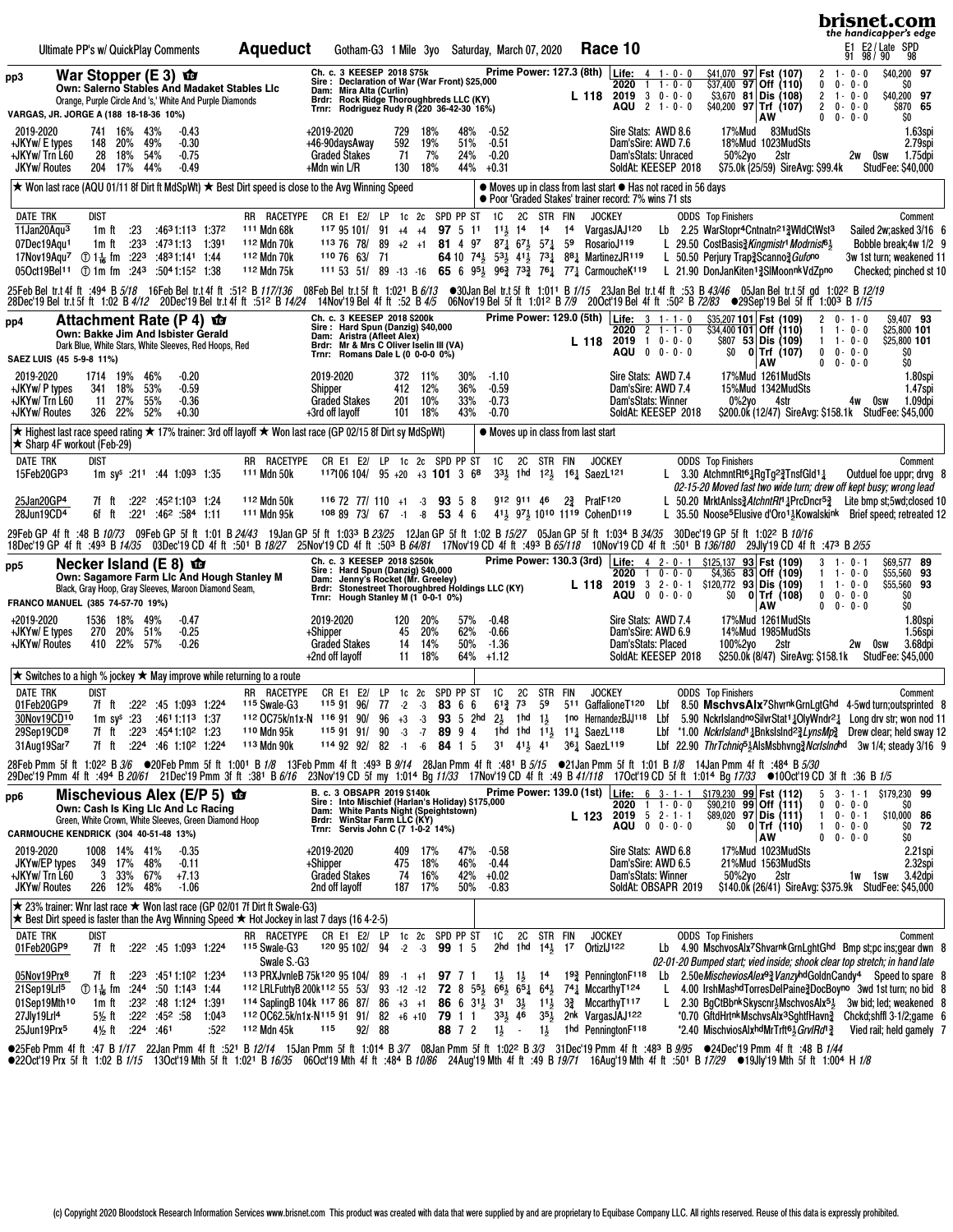|                                                                                                                                                                                                                                                                                                                                                                                                                                                                                             |                                                                                                                         |                                                                                                                |     |                                                                  |                                                                                                                                       |                                               |                                                                                                                                                                                                                                                                                                   |                                       |                                                |                                      |                                |                                                  |                                                                                                                                                                                                  |                      |                            |                                                                                                          |                 |                                                                                                                                                                                                                                                                                                                                                                                         |                                                                                                       |                                                           | brisnet.com<br>the handicapper's edge                                       |                                                 |                                                                                             |
|---------------------------------------------------------------------------------------------------------------------------------------------------------------------------------------------------------------------------------------------------------------------------------------------------------------------------------------------------------------------------------------------------------------------------------------------------------------------------------------------|-------------------------------------------------------------------------------------------------------------------------|----------------------------------------------------------------------------------------------------------------|-----|------------------------------------------------------------------|---------------------------------------------------------------------------------------------------------------------------------------|-----------------------------------------------|---------------------------------------------------------------------------------------------------------------------------------------------------------------------------------------------------------------------------------------------------------------------------------------------------|---------------------------------------|------------------------------------------------|--------------------------------------|--------------------------------|--------------------------------------------------|--------------------------------------------------------------------------------------------------------------------------------------------------------------------------------------------------|----------------------|----------------------------|----------------------------------------------------------------------------------------------------------|-----------------|-----------------------------------------------------------------------------------------------------------------------------------------------------------------------------------------------------------------------------------------------------------------------------------------------------------------------------------------------------------------------------------------|-------------------------------------------------------------------------------------------------------|-----------------------------------------------------------|-----------------------------------------------------------------------------|-------------------------------------------------|---------------------------------------------------------------------------------------------|
| Ultimate PP's w/ QuickPlay Comments                                                                                                                                                                                                                                                                                                                                                                                                                                                         |                                                                                                                         |                                                                                                                |     |                                                                  | <b>Aqueduct</b>                                                                                                                       |                                               | Gotham-G3 1 Mile 3yo Saturday, March 07, 2020                                                                                                                                                                                                                                                     |                                       |                                                |                                      |                                |                                                  |                                                                                                                                                                                                  |                      |                            | Race 10                                                                                                  |                 |                                                                                                                                                                                                                                                                                                                                                                                         |                                                                                                       |                                                           | E1 E2/Late SPD<br>91 98/90 98                                               |                                                 |                                                                                             |
| pp7<br>CANCEL ERIC (355 66-48-53 19%)                                                                                                                                                                                                                                                                                                                                                                                                                                                       | Sixto (P 6)<br>Own: Southern Equine Stable Llc<br>White, Yellow And Blue Emblem, Blue Collar And Cuffs,                 |                                                                                                                |     |                                                                  |                                                                                                                                       |                                               | Dkbbr. c. 3 FTCJUN 2019 \$250k<br>Sire: Curlin (Smart Strike) \$175,000<br>Dam: Drift to the Lead (Yonaguska)<br>Brdr: Fred W Hertrich III & John D Fielding (KY)<br>Trnr: Guillot Eric J (4 2-1-1 50%)                                                                                           |                                       |                                                |                                      |                                |                                                  | <b>Prime Power: 127.4 (7th)</b>                                                                                                                                                                  |                      |                            | <b>Life:</b> $1 \t1 \t0 \t0$<br>2020<br>$L$ 118 2019 0 0 0 0 0<br>AQU 1 1-0-0                            | $1 \t1 - 0 - 0$ | \$37,400 91 Fst (110)<br>$\frac{1}{537,400}$ 91 Off (110)<br>SO.<br>$$37,400$ 91 Trf (107)                                                                                                                                                                                                                                                                                              | Dis (110)<br><b>AW</b>                                                                                | $1 \t1 - 0 - 0$<br>$\mathbf{0}$<br>0<br>0                 | $0 - 0 - 0$<br>$0 - 0 - 0$<br>$0 - 0 - 0$<br>$0 \t 0 - 0 - 0$               | \$37,400 91<br>\$O<br>\$O<br>\$O<br>\$O         |                                                                                             |
| +2019-2020<br>JKYw/ P types<br>+JKYw/ Trn L60<br><b>JKYw/ Routes</b>                                                                                                                                                                                                                                                                                                                                                                                                                        | 190                                                                                                                     | 927 14% 45%<br>16% 53%<br>2 50% 100%<br>259 17% 56%                                                            |     | $-0.28$<br>$+0.13$<br>$+2.00$<br>$-0.45$                         |                                                                                                                                       | +2019-2020<br>1st at route<br>Mdn win L/R     | <b>Graded Stakes</b>                                                                                                                                                                                                                                                                              | 22<br>13<br>12<br>12                  | 14%<br>8%<br>8%<br>$0\%$                       |                                      | 55%<br>23%<br>25%<br>8%        | $-0.24$<br>$-1.43$<br>+2.67<br>$-2.00$           |                                                                                                                                                                                                  |                      |                            | Sire Stats: AWD 7.6<br>Dam'sSire: AWD 6.3<br>Dam'sStats: Winner<br>SoldAt: FTCJUN 2019                   |                 | $0\%2$ yo                                                                                                                                                                                                                                                                                                                                                                               | 18%Mud 1023MudSts<br>17%Mud 1443MudSts<br>5str<br>\$250.0k (4/7) SireAvg: \$863.4k StudFee: \$100,000 |                                                           | 3w 1sw                                                                      |                                                 | 2.79spi<br>1.11spi<br>2.95dpi                                                               |
| $\star$ Won his debut race (AQU 01/30 6f Dirt ft STK 0) $\star$ Sharp 3F workout (Mar-01)                                                                                                                                                                                                                                                                                                                                                                                                   |                                                                                                                         |                                                                                                                |     |                                                                  |                                                                                                                                       |                                               |                                                                                                                                                                                                                                                                                                   |                                       |                                                |                                      |                                |                                                  |                                                                                                                                                                                                  |                      |                            |                                                                                                          |                 | ● Poor '1st at route' trainer record: 7% wins 13 sts ● Has never raced at a route distance                                                                                                                                                                                                                                                                                              |                                                                                                       |                                                           |                                                                             |                                                 |                                                                                             |
| DATE TRK<br>30Jan20Aqu <sup>5</sup>                                                                                                                                                                                                                                                                                                                                                                                                                                                         | dist                                                                                                                    | 6f ft :231 :4711:00 1:131                                                                                      |     |                                                                  | RR RACETYPE<br>114 Mdn 68k                                                                                                            |                                               | CR E1 E2/ LP 1c 2c<br>116 91 97/ 89                                                                                                                                                                                                                                                               |                                       | $0 + 1$                                        | SPD PP ST<br>91 3 4                  |                                | 1C<br>3 <sup>2</sup>                             | 2C<br>3 <sup>2</sup><br>3 <sup>2</sup>                                                                                                                                                           | STR FIN              | <b>JOCKEY</b>              | 1 <sup>13</sup> / <sub>4</sub> GutierrezR <sup>120</sup>                                                 |                 | <b>ODDS</b> Top Finishers<br>L 13.10 Sixto <sup>13</sup> Cousin Andrew <sup>21</sup> Mr Philno 2-3w turn; drive 7/16pl 5                                                                                                                                                                                                                                                                |                                                                                                       |                                                           |                                                                             |                                                 | Comment                                                                                     |
| 01Mar Bel tr.t 3f ft :37 Bg 10/37 ●23Feb Bel tr.t 5f ft :591 B 1/22 15Feb Bel tr.t 4f ft :51 B 8/33 23Jan Bel tr.t 3f ft :374 Bg 5/10 16Jan Bel tr.t 5f ft 1:013 B2/17 09Jan Bel tr.t 4f ft :494 Bg 6/39<br>02Jan Bel tr.t.5f ft 1:03 <sup>1</sup> B4/15 ●27Dec'19 Bel tr.t.5f ft 1:03 <sup>2</sup> B 1/4 18Dec'19 Bel tr.t.5f gd 1:02 <sup>2</sup> B 5/6 12Dec'19 Bel tr.t.5f ft 1:03 <sup>3</sup> B 3/5 05Dec'19 Bel tr.t.4f ft :49 <sup>2</sup> B 1740 27Nov'19 Bel tr.t.4f ft :503 B 46 |                                                                                                                         |                                                                                                                |     |                                                                  |                                                                                                                                       |                                               |                                                                                                                                                                                                                                                                                                   |                                       |                                                |                                      |                                |                                                  |                                                                                                                                                                                                  |                      |                            |                                                                                                          |                 |                                                                                                                                                                                                                                                                                                                                                                                         |                                                                                                       |                                                           |                                                                             |                                                 |                                                                                             |
| pp8<br>LEZCANO JOSE (356 78-66-60 22%)                                                                                                                                                                                                                                                                                                                                                                                                                                                      | Montauk Traffic (P 4) <b>to</b><br><b>Own: Fountoukis Chris</b><br>White, Royal Blue Emblem, Blue Ball On Sleeves, Blue |                                                                                                                |     |                                                                  |                                                                                                                                       | Gr/ro. c. 3                                   | Sire: Cross Traffic (Unbridled's Song) \$15,000<br>Dam: Taittinger Rose (Menifee)<br>Brdr: Mike G Rutherford (KY)<br>Trnr: Rice Linda (240 50-38-46 21%)                                                                                                                                          |                                       |                                                |                                      |                                |                                                  |                                                                                                                                                                                                  |                      | L 120                      | Prime Power: 130.1 (4th) Life: 3 2-0-0<br>2020<br>$2019$ 2 1 - 0 - 0<br>AQU 2 2 - 0 - 0                  | $1 + 0 - 0$     | \$94,000 92 Fst (104)<br>$$55,000$ 92 Off (104)<br>$$39,000$ 90 Dis (104)<br>$$92,400$ 92 Trf (101)                                                                                                                                                                                                                                                                                     | <b>AW</b>                                                                                             | 2<br>$\mathbf{1}$<br>$0 \t 0 - 0 - 0$<br>$0 \t 0 - 0 - 0$ | $2 - 0 - 0$<br>$0 - 0 - 0$<br>$0 \t 0 - 0 - 0$                              | \$92,400 92<br>\$1,600 17<br>\$O<br>\$O<br>\$O  |                                                                                             |
| +2019-2020<br>+JKYw/ P types<br>+JKYw/Trn L60<br>+JKYw/ Routes                                                                                                                                                                                                                                                                                                                                                                                                                              |                                                                                                                         | 1180 21% 51%<br>234 23% 51%<br>60 25%<br>312 25% 55%                                                           | 60% | $-0.17$<br>$+0.14$<br>$-0.46$<br>$-0.42$                         |                                                                                                                                       | +2019-2020<br>+1st at route<br>+Wnr last race | <b>Graded Stakes</b>                                                                                                                                                                                                                                                                              | 122<br>52                             | 796 21%<br>28%<br>13%<br>557 27%               |                                      | 55%<br>46%<br>38%<br>58%       | $-0.55$<br>$-0.19$<br>$-0.37$<br>$-0.02$         |                                                                                                                                                                                                  |                      |                            | Sire Stats: AWD 6.8<br>Dam'sSire: AWD 7.0<br>Dam'sStats: Stakewnr                                        |                 | 25%2yo                                                                                                                                                                                                                                                                                                                                                                                  | 22%Mud 103MudSts<br>18%Mud 948MudSts<br>6str                                                          |                                                           | 4w<br>1sw                                                                   |                                                 | 1.25spi<br>1.54spi<br>2.47dpi                                                               |
| <b>★ High % trainer ★ High % Jockey ★ 27% trainer: 1st at route</b><br>★ Won last race (AQU 02/08 7f Dirt ft JWinkfildB100k)                                                                                                                                                                                                                                                                                                                                                                |                                                                                                                         |                                                                                                                |     |                                                                  |                                                                                                                                       |                                               |                                                                                                                                                                                                                                                                                                   |                                       |                                                |                                      |                                |                                                  |                                                                                                                                                                                                  |                      |                            |                                                                                                          |                 | • Moves up in class from last start • Has never raced at a route distance                                                                                                                                                                                                                                                                                                               |                                                                                                       |                                                           |                                                                             |                                                 |                                                                                             |
| <b>DATE TRK</b><br>08Feb20Aqu <sup>8</sup><br>28Dec19Aqu <sup>3</sup><br>14Dec19Lrl <sup>2</sup>                                                                                                                                                                                                                                                                                                                                                                                            | dist<br>7f ft<br>7f ft                                                                                                  | . 23<br>.24<br>7f $sv^s$ :23                                                                                   |     | :4631:121 1:253<br>:4841:142 1:27<br>:4721:123 1:251             | RR RACETYPE CR E1 E2/ LP 1c 2c SPD PP ST<br>113 JWinkfildB 100k116 89 96/<br>111 Mdn 68k<br>109 Mdn 47k                               |                                               | 117 86 85/<br>$102$ 7 -22/ 103 +2 -5 17 1 8                                                                                                                                                                                                                                                       | $90 +3 +2$ 92 3 5<br>98 -3 -11 90 2 6 |                                                |                                      |                                |                                                  | 1C 2C STR FIN<br>54 <sup>3</sup> / <sub>4</sub> 73 <sup>1</sup> / <sub>2</sub> 11 <sup>1</sup> / <sub>2</sub> LezcanoJ <sup>118</sup><br>521 41 11 141 LezcanoJ119<br>844 857 850 848 ToledoJ122 |                      | <b>JOCKEY</b>              |                                                                                                          | L.              | <b>ODDS</b> Top Finishers<br>L 2.80 MntkTrfc <sup>1</sup> <sup>5</sup> ScrtRls <sup>1</sup> $\frac{1}{4}$ JhnyRt <sup>1</sup> $\frac{1}{4}$ Chased ins; edged away 7<br>6.60 <i>MontakTrafic</i> <sup>41</sup> <sub>2</sub> Brthorn <sup>3</sup> <i>MagcCarpt</i> <sup>nd</sup> Ins:wait1/4:clear rail 7<br>L 4.30 TongthGlshd MFrndsBr <sup>81</sup> <sub>2</sub> PrdsPrd <sup>5</sup> |                                                                                                       |                                                           |                                                                             |                                                 | Comment<br>Dwelt: solid gallp out 8                                                         |
| ●24 FebBeltr.t5fft 1:00 ºB <i>1/19</i> 28JanBeltr.t5fft 1:01 ºB <i>3/10</i> 15JanBeltr.t5ft 1:01 ºB <i>3/15</i> 21Dec'19Beltr.t5fft 1:38 Bg <i>11/21</i> 05Dec'19Beltr.t5fft 1:01 B <i>4/19</i> 21Nov'19Beltr.t5fft 1:02 ºB <i>6/18</i> 11Oct'19Beltr.t4fft 192 B<br>29 Oct 19 Bel tr.t 5f ft 1:02 <sup>3</sup> B 6/18 11 Oct 19 Bel tr.t 4f ft :49 <sup>2</sup> B 8/32                                                                                                                     |                                                                                                                         |                                                                                                                |     |                                                                  |                                                                                                                                       |                                               |                                                                                                                                                                                                                                                                                                   |                                       |                                                |                                      |                                |                                                  |                                                                                                                                                                                                  |                      |                            |                                                                                                          |                 |                                                                                                                                                                                                                                                                                                                                                                                         |                                                                                                       |                                                           |                                                                             |                                                 |                                                                                             |
| pp9<br>CARROLL DECLAN (166 13-17-15 8%)                                                                                                                                                                                                                                                                                                                                                                                                                                                     | Flap Jack (E/P 7)<br><b>Own: Calumet Farm</b><br>Black, Gold Chevrons, Gold Cap                                         |                                                                                                                |     |                                                                  |                                                                                                                                       | Dkbbr. c. 3                                   | Sire: Oxbow (Awesome Again) \$10,000<br>Dam: Synkros (Tapit)<br>Brdr: Calumet Farm (KY)<br>Trnr: Sisterson Jack (2 0-0-0 0%)                                                                                                                                                                      |                                       |                                                |                                      |                                |                                                  |                                                                                                                                                                                                  |                      | L 120                      | Prime Power: 121.4 (11th)   Life: 3 1 - 1 - 0<br>$2019$ 3 1 - 1 - 0<br>$2018$ 0 0 - 0 - 0<br>AQU 0 0-0-0 |                 | \$51,080 87 Fst (105)<br>$$51,080$ 87 Off (107)<br>SO.<br>\$0                                                                                                                                                                                                                                                                                                                           | Dis (107)<br>$0$ Trf (105)<br>AW                                                                      | -1<br>0<br>0<br>$\mathbf{1}$                              | $0 - 0 - 0$<br>$0 - 0 - 0$<br>$0 - 0 - 0$<br>$0 - 1 - 0$<br>$1 \t1 - 0 - 0$ | \$O<br>Ś0<br>\$6,000 66<br>\$44,100 87          | \$980 68                                                                                    |
| 2019-2020<br>JKYw/EP types<br><b>JKYw/ Routes</b>                                                                                                                                                                                                                                                                                                                                                                                                                                           | 135<br>147                                                                                                              | 594 10% 30%<br>10%<br>9% 28%                                                                                   | 33% | $-0.26$<br>$-0.04$<br>$-0.58$                                    |                                                                                                                                       | 2019-2020<br>Shipper                          | 90+ days away<br><b>Graded Stakes</b>                                                                                                                                                                                                                                                             | 25<br>81                              | 145 14%<br>8%<br>14%<br>30 <sup>°</sup><br>13% |                                      | 49%<br>36%<br>44%<br>33% +2.07 | $-0.12$<br>$-1.14$<br>$+0.14$                    |                                                                                                                                                                                                  |                      |                            | Sire Stats: AWD 6.9<br>Dam'sSire: AWD 7.6<br>Dam'sStats: Stksplaced                                      |                 | 100%2yo                                                                                                                                                                                                                                                                                                                                                                                 | 19%Mud 151MudSts<br>18%Mud 1759MudSts<br>1str                                                         |                                                           | 1w 1sw                                                                      |                                                 | 0.98spi<br>2.91spi<br>2.74dpi                                                               |
| ★ Won last race (AP 09/07 7f All Weather ft ArlWaFutL75k)                                                                                                                                                                                                                                                                                                                                                                                                                                   |                                                                                                                         |                                                                                                                |     |                                                                  |                                                                                                                                       |                                               |                                                                                                                                                                                                                                                                                                   |                                       |                                                |                                      |                                |                                                  |                                                                                                                                                                                                  |                      |                            | ● Poor 'Wnr last race' trainer record: 4% wins 22 sts                                                    |                 | • Moves up in class from last start • Has not raced for more than 6 months • Poor Speed Figures                                                                                                                                                                                                                                                                                         |                                                                                                       |                                                           |                                                                             |                                                 |                                                                                             |
| DATE TRK<br>07Sep19AP8<br>10Aug19AP6<br>13Jly19Elp <sup>6</sup>                                                                                                                                                                                                                                                                                                                                                                                                                             | <b>DIST</b><br>④97fft<br>1:394 1:394 1:394 1:394<br>6f ft                                                               |                                                                                                                |     | $:224:46$ 1:11 <sup>2</sup> 1:241<br>$:22^4$ $:46$ $:58^3$ 1:114 | RR RACETYPE CR E1 E2/<br>112 ArlWaFutL 75k 115 93 98/<br>110 Mdn 30k<br>110 Mdn 50k                                                   |                                               | 112 64 52/<br>$1118995/63+2+46898$                                                                                                                                                                                                                                                                | LP<br>80<br>89                        | $+2$ $+3$<br>$-8 - 13$                         | 1c 2c SPD PP ST<br>87 4 4<br>66 9 21 |                                | 1C<br>41 41<br>$21\frac{1}{2}$ 21<br>$5^2$ $4^3$ | 2C STR FIN<br>$1\frac{1}{2}$<br>$2\frac{1}{2}$<br>54                                                                                                                                             | 14<br>$2\frac{1}{2}$ | <b>JOCKEY</b><br>DoyleS118 | BeschizzaA119<br>56 <sup>1</sup> / <sub>5</sub> CastanonJL <sup>120</sup>                                |                 | <b>ODDS</b> Top Finishers<br>L 17.30 FlapJack <sup>4</sup> Woopigsooi <sup>2</sup> <sub>2</sub> PeruvianBoy <sub>2</sub> Bmp strt;trffc1/4; clr 7<br>L *2.40 The Gray Blur <sub>2</sub> Flap Jack <sup>1</sup> Pixelate <sup>3</sup> 2-3ptrn; dueld; gamely 9<br>L 8.70 Letmeno <sup>1</sup> Bigmancan <sup>3</sup> Star Martini <sup>3</sup> Broke out st; 6pth trn 11                 |                                                                                                       |                                                           |                                                                             |                                                 | Comment                                                                                     |
| 29FebFG 4fft :491 B 55/107 22FebFG 6fft 1:132 B 1/2 ●15FebFG 5fft :591 Bg 1/41 09FebFG 5fft 1:02 B 20/53 ●03FebFG 4fft :474 B 1/35 28JanFG 4fft :484 B 5/58<br>22JanFG 3fft :361 B 2/10 16JanFG 3fft :39 B 16/17 ●29Sep'19 Kee 4                                                                                                                                                                                                                                                            |                                                                                                                         |                                                                                                                |     |                                                                  |                                                                                                                                       |                                               |                                                                                                                                                                                                                                                                                                   |                                       |                                                |                                      |                                |                                                  |                                                                                                                                                                                                  |                      |                            |                                                                                                          |                 |                                                                                                                                                                                                                                                                                                                                                                                         |                                                                                                       |                                                           |                                                                             |                                                 |                                                                                             |
| pp10<br>ALVARADO JUNIOR (262 56-36-38 21%)                                                                                                                                                                                                                                                                                                                                                                                                                                                  | Untitled $(E 8)$ $\Phi$<br>Own: Barber Gary And Sebastian Michael B<br>Hot Pink, Black Circle And 'bb,' Black Cap       |                                                                                                                |     |                                                                  |                                                                                                                                       | <b>B.</b> c. 3                                | Sire: Khozan (Distorted Humor) \$8,500<br>Dam: Cindy Says (Elusive Quality)<br>Brdr: Brent Fernung Crystal FernungMike Sebastian Jr & Mike Seb (FL)<br>Trnr: Casse Mark E (61 12-3-9 20%)                                                                                                         |                                       |                                                |                                      |                                |                                                  |                                                                                                                                                                                                  |                      |                            | Prime Power: 131.7 (2nd) Life: 3 1-1-0<br>$2020$ 2 0 - 1 - 0<br>L 118 2019 1 1 - 0 - 0<br>AQU 0 0-0-0    |                 | $$35,675$ 105 Fst (111)<br>$\frac{1}{5}$ 11,675 92 Off (113)<br>$$24,000$ 105 Dis (110)                                                                                                                                                                                                                                                                                                 | $\frac{1}{20}$ 0 Trf (111)<br>AW                                                                      | $3 \t1 - 1 - 0$<br>0<br>1.<br>0<br>$\mathbf{0}$           | $0 - 0 - 0$<br>$0 - 1 - 0$<br>$0 - 0 - 0$<br>$0 - 0 - 0$                    | \$35,675 105<br>\$O<br>\$4,400 92<br>SO.<br>\$O |                                                                                             |
| +2019-2020<br>+JKYw/ E types<br>+JKYw/Trn L60<br>+JKYw/ Routes                                                                                                                                                                                                                                                                                                                                                                                                                              | 5                                                                                                                       | 984 19% 48%<br>170 21% 54%<br>20% 20%<br>264 21% 53%                                                           |     | $-0.11$<br>$-0.44$<br>$-0.12$<br>$-0.46$                         |                                                                                                                                       | 2019-2020<br>Shipper<br>+2nd Rte race         | <b>Graded Stakes</b>                                                                                                                                                                                                                                                                              | 1266<br>584                           | 1351 16%<br>17%<br>14%<br>21%<br>131           |                                      | 44%<br>42%<br>38%<br>47%       | $-0.38$<br>$-0.47$<br>$-0.31$<br>$-0.34$         |                                                                                                                                                                                                  |                      |                            | Sire Stats: AWD 6.3<br>Dam'sSire: AWD 6.8<br>Dam'sStats: Winner                                          |                 | 67%2yo                                                                                                                                                                                                                                                                                                                                                                                  | 25%Mud 28MudSts<br>14%Mud 1842MudSts<br>3str                                                          |                                                           | 3w                                                                          | Osw                                             | 1.33spi<br>2.03spi<br>1.23dpi                                                               |
| $\star$ 21% trainer: 2nd Rte race $\star$ May improve at the shorter distance<br>★ Best Dirt Speed is fastest among today's starters                                                                                                                                                                                                                                                                                                                                                        |                                                                                                                         |                                                                                                                |     |                                                                  |                                                                                                                                       |                                               |                                                                                                                                                                                                                                                                                                   |                                       |                                                |                                      |                                |                                                  | ● Beaten by weaker in last race                                                                                                                                                                  |                      |                            |                                                                                                          |                 |                                                                                                                                                                                                                                                                                                                                                                                         |                                                                                                       |                                                           |                                                                             |                                                 |                                                                                             |
| <b>DATE TRK</b><br>14Feb20Tam <sup>6</sup><br>01Feb20GP9<br>Previously trained by Nicks Ralph E (as of 12/14/2019): (301 51-56-45 17%)<br>14Dec19GP2                                                                                                                                                                                                                                                                                                                                        | <b>DIST</b>                                                                                                             | 140 ft :232 :4721:111 1:384<br>7f ft :22 <sup>2</sup> :45 1:09 <sup>3</sup> 1:224<br>6f ft :224 :454 :573 1:10 |     |                                                                  | RR RACETYPE<br>116 OC75k/n1x-N 117 80 88/ 97 -9 -6 92 5 11 31 11 11 2hd 21 3 GallardoAA118<br><sup>115</sup> Swale-G3<br>110 SMdn 40k |                                               | CR E1 E2/ LP 1c 2c SPD PP ST 1C<br>116 92 99/ 83 -2 -3 89 2 7 51 $\frac{3}{4}$ 51 $\frac{3}{4}$ 47 47 $\frac{1}{4}$ OrtizJL <sup>118</sup><br>119 97 103/ 99 -1 -6 105 1 6 11 <sup>1</sup> / <sub>2</sub> 1 <sup>21</sup> / <sub>2</sub> 1 <sup>7</sup> 1 <sup>11</sup> JaramilloE <sup>120</sup> |                                       |                                                |                                      |                                |                                                  | 2C STR FIN                                                                                                                                                                                       |                      | <b>JOCKEY</b>              |                                                                                                          |                 | <b>ODDS</b> Top Finishers<br>L 2.60 GovernerMoris <sup>1</sup> 1Unttld <sup>3</sup> 1Ummono<br>L *1.40 MschvsAlx <sup>7</sup> ShvrnkGrnLghtGhd<br>L 3.00 Unttl <sup>11</sup> CrosCort <sup>3</sup> HrComsBlt <sup>7</sup> <sup>2</sup>                                                                                                                                                  |                                                                                                       |                                                           |                                                                             |                                                 | Comment<br>Pace off rail; no match 5<br>Ping-ponged st; flat 8<br>Soon clear; ridden out 12 |

28FebPmm 4fft :491 B4/*18* 25JanPmm 4fft :50ºB*59/81* 18JanPmm 5fft :59ªBg*2/16* 11JanPmm 5fft 1:00ªB*3/10* ●04JanCaa 4fft :48 B*1/17* 08Dec'19GP 4fft :473 B*10/51*<br>30Nov'19GP 4fft :49 B*39/97* 20Nov'19GP 5fft 1:021 B*5/1*